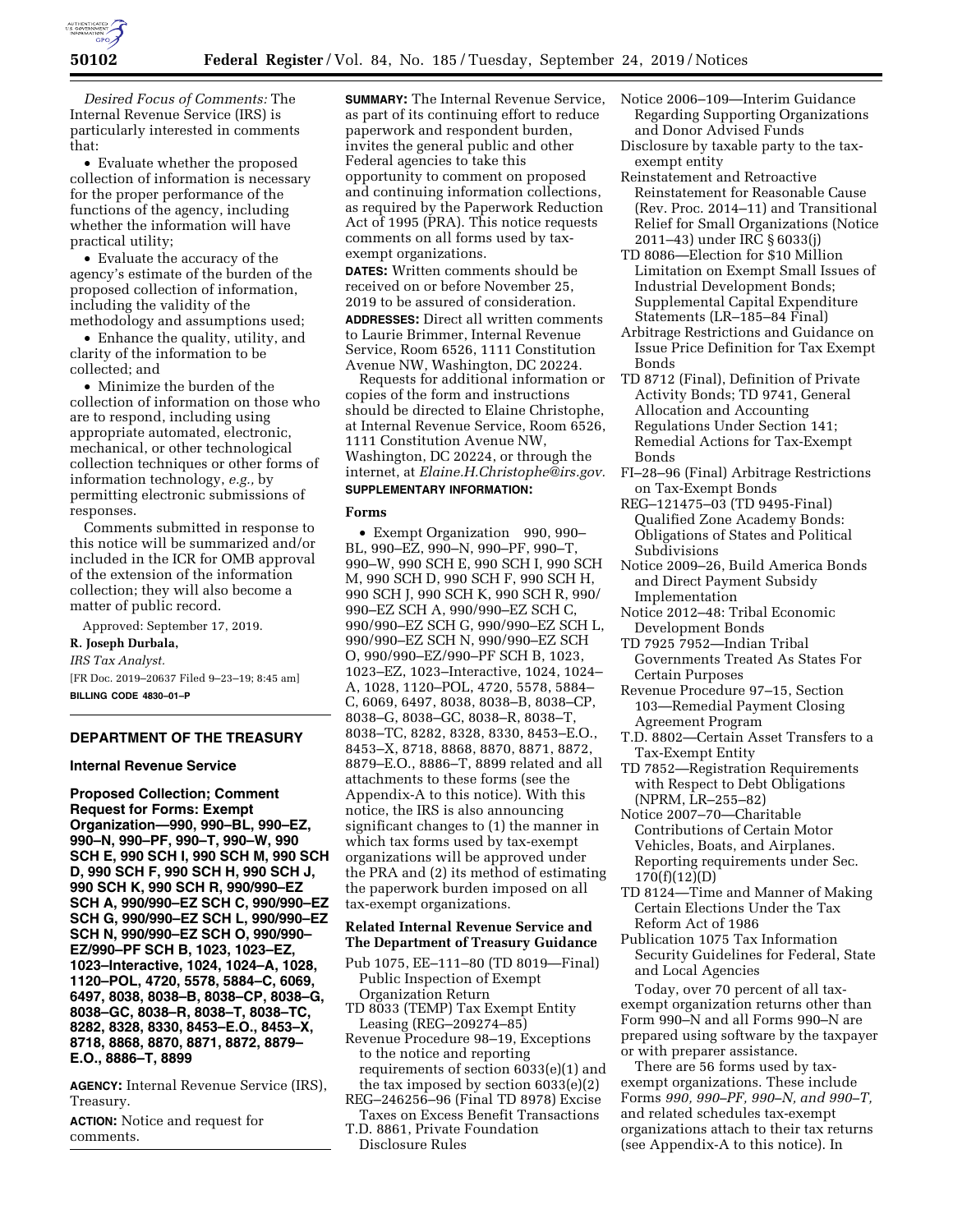addition, there are numerous regulations, notices and Treasury Decisions that are covered by the burden estimate provided in this notice. (See Appendix B for a list).

#### **Taxpayer Burden Estimates**

**Note:** These estimates are preliminary. They will be revised to incorporate a more comprehensive review of changes from legislative and regulatory changes since 2018 in the 30-day notice.

#### **Proposed PRA Submission to OMB**

*Title:* Tax-Exempt Organization Tax Compliance Burden.

*OMB Number:* 1545–0047.

*Form Numbers:* Forms 990, 990–EZ, 990–PF, 990–N, 990–T and all

attachments to these forms and related forms (see the Appendix-A to this notice).

*Abstract:* OMB number 1545–0047 reports the estimated burden incurred by tax-exempt organizations to meet their tax-compliance-related reporting requirements. The estimate is preliminary and reflects only the change in burden related to technical adjustments related to updating the number of affected taxpayers to reflect the FY2020 forecast.

*Affected Public:* Tax-Exempt Organizations.

*Estimated Number of Respondents:*  1,548,500.

*Total Estimated Time:* 50.1 million hours.

*Estimated Time per Respondent:*  32.38 hours.

*Total Estimated Out-of-Pocket Costs:*  \$1.30 billion.

*Estimated Out-of-Pocket Cost per Respondent:* \$841.

*Total Estimated Monetized Burden:*  \$3.61 billion.

*Estimated Total Monetized Burden per Respondent:* \$2,331.

**Note:** Amounts below are for FY2020. Reported time and cost burdens are national averages and do not necessarily reflect a ''typical'' case. Most taxpayers experience lower than average burden, with taxpayer burden varying considerably by taxpayer type. Detail may not add due to rounding.

## Preliminary Fiscal Year 2020 ICB Estimates for the Form 990 Series of Returns and Related **Forms and Schedules**

|                          | <b>FY18</b>   | Program Change due to<br><b>Technical Adjustment</b> | FY20          |  |
|--------------------------|---------------|------------------------------------------------------|---------------|--|
| Number of Taxpayers      | 1,413,200     | 135,300                                              | 1,548,500     |  |
| Burden in Hours          | 50,450,000    | (310,000)                                            | 50,140,000    |  |
| <b>Burden in Dollars</b> | 1,297,300,000 | 5,300,000                                            | 1,302,600,000 |  |
| Monetized Total Burden   | 3,594,400,000 | 15,100,000                                           | 3,609,500,000 |  |
|                          |               |                                                      |               |  |

Source RAAS:KDA:9/3/2019: Note: FY18 is most recent approved burden estimate for OMB number 1545-0047.

**Note:** The average burden for Forms 990, 990–PF, 990–N and 990–T will be separately stated in the 30-day notice for this FRN when the burden estimate is finalized.

An agency may not conduct or sponsor, and a person is not required to respond to, a collection of information unless the collection of information displays a valid OMB Control Number. Books or records relating to a collection of information must be retained as long as their contents may become material in the administration of any internal revenue law. Generally, tax returns and tax return information are confidential, as required by 26 U.S.C. 6103.

#### **Request for Comments**

Comments submitted in response to this notice will be summarized and/or included in the request for OMB approval. All comments will become a matter of public record. Comments are invited on: (a) Whether the collection of information is necessary for the proper performance of the functions of the agency, including whether the information will have practical utility; (b) the accuracy of the agency's estimate of the burden of the collection of information; (c) ways to enhance the

quality, utility, and clarity of the information to be collected; (d) ways to minimize the burden of the collection of information on respondents, including through the use of automated collection techniques or other forms of information technology; and (e) estimates of capital or start-up costs and costs of operation, maintenance, and purchase of services to provide information.

Approved: September 18, 2019. **Laurie Brimmer,**  *Senior Tax Analyst.* 

#### **Appendix A**

| No. | Title                              | Description                                                                                                 |
|-----|------------------------------------|-------------------------------------------------------------------------------------------------------------|
|     |                                    | Return of Organization Exempt From Income Tax.                                                              |
|     |                                    | Information and Initial Excise Tax Return for Black Lung Benefit Trusts and Certain Related Per-<br>sons.   |
|     |                                    | Short Form Return of Organization Exempt From Income Tax.                                                   |
|     |                                    | Electronic Notice (e-Postcard) for Tax-Exempt Organizations Not Required to File Form 990 or<br>Form 990EZ. |
|     |                                    | Return of Private Foundation or Section 4947(a)(1) Trust Treated as Private Foundation.                     |
|     |                                    | Exempt Organization Business Income Tax Return and Proxy Tax.                                               |
|     |                                    | Estimated Tax on Unrelated Business Taxable Income for Tax-Exempt Organizations.                            |
|     |                                    | Schedule of Contributors.                                                                                   |
|     |                                    | Public Charity Status and Public Support.                                                                   |
|     |                                    | Political Campaign and Lobbying Activities.                                                                 |
|     | 990    OR 990–EZ SCH E    Schools. |                                                                                                             |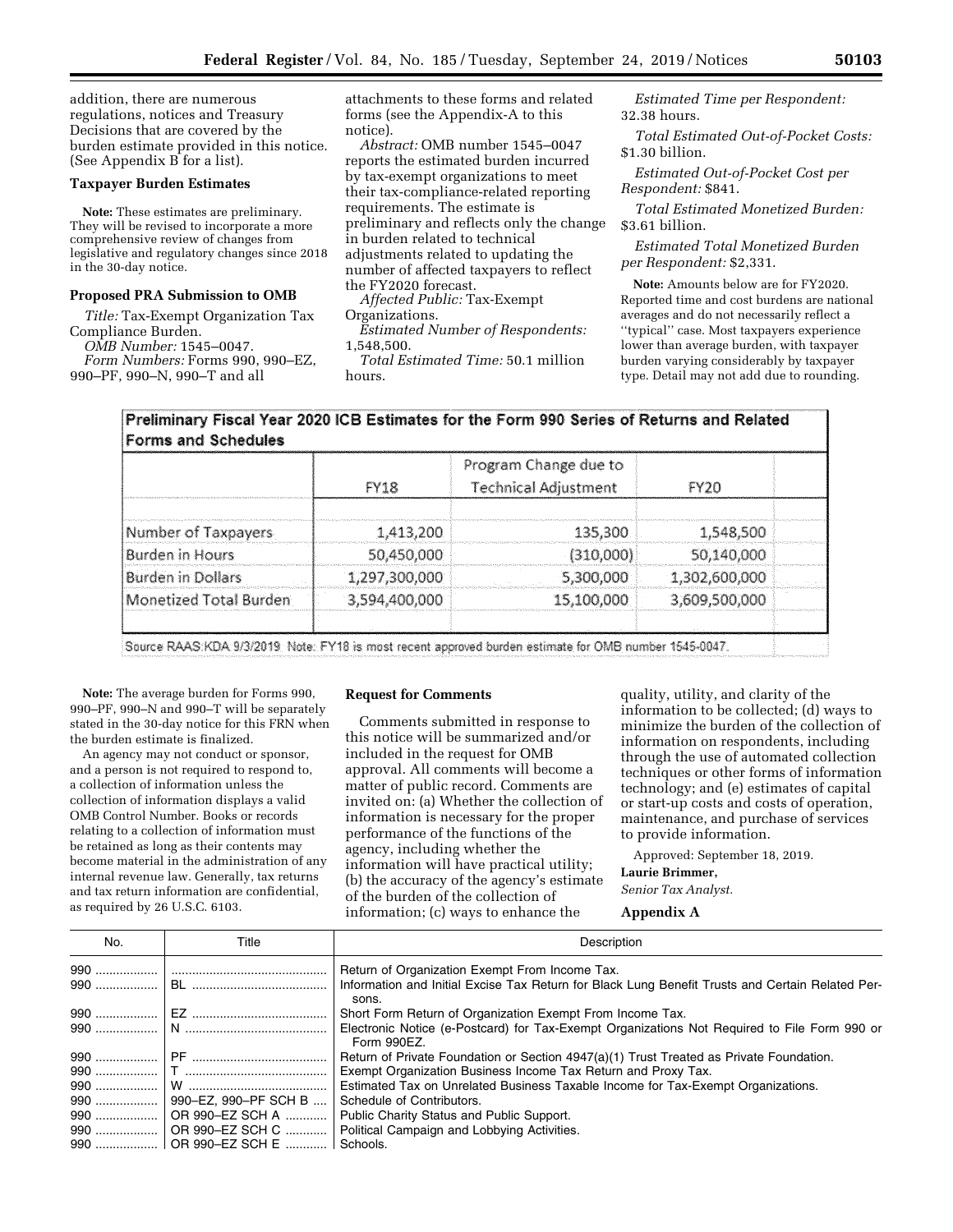| No.    | Title           | Description                                                                                                                              |
|--------|-----------------|------------------------------------------------------------------------------------------------------------------------------------------|
| 990    | OR 990-EZ SCH G | Supplemental Information Regarding Fundraising or Gaming Activities.                                                                     |
| 990    | OR 990-EZ SCH L | Transactions With Interested Persons.                                                                                                    |
| 990    | OR 990-EZ SCH N | Liquidation, Termination, Dissolution, or Significant Disposition of Assets.                                                             |
| 990    | OR 990-EZ SCH O | Supplemental Information to Form 990 or 990-EZ.                                                                                          |
| 990    |                 | Supplemental Financial Statements.                                                                                                       |
| 990    |                 | Statement of Activities Outside the United States.                                                                                       |
| 990    |                 | Hospitals.                                                                                                                               |
| 990    |                 | Grants and Other Assistance to Organizations, Governments, and Individuals in the United<br>States.                                      |
| 990    |                 | Compensation Information.                                                                                                                |
| 990    |                 | Supplemental Information on Tax-Exempt Bonds.                                                                                            |
| 990    | SCH M           | Noncash Contributions.                                                                                                                   |
| 990    |                 | Related Organizations and Unrelated Partnerships.                                                                                        |
| 1023   |                 | Application for Recognition of Exemption Under Section 501(c)(3) of the Internal Revenue Code.                                           |
| 1023   |                 | Streamlined Application for Recognition of Exemption Under Section 501(c)(3) of the Internal<br>Revenue Code.                            |
| $1023$ |                 | Application for Recognition of Exemption Under Section 501(c)(3) of the Internal Revenue Code.                                           |
| 1024   |                 | Application for Recognition of Exemption Under Section 501(a).                                                                           |
| 1024   |                 | Application for Recognition of Exemption Under Section $501(c)(4)$ of the Internal Revenue Code.                                         |
| $1028$ |                 | Application for Recognition of Exemption Under Section 521 of the Internal Revenue Code.                                                 |
| $1120$ |                 | U.S. Income Tax Return for Certain Political Organizations.                                                                              |
| 4720   |                 | Return of Certain Excise Taxes Under Chapters 41 and 42 of the Internal Revenue Code.                                                    |
| 5578   |                 | Annual Certification of Racial Nondiscrimination for a Private School Exempt From Federal In-<br>come Tax.                               |
| 5884   |                 | Work Opportunity Credit for Qualified Tax-Exempt Organizations Hiring Qualified Veterans.                                                |
| 6069   |                 | Return of Excise Tax on Excess Contributions to Black Lung Benefit Trust Under Section 4953<br>and Computation of Section 192 Deduction. |
| 6497   |                 | Information Return of Nontaxable Energy Grants or Subsidized Energy Financing.                                                           |
| 8038   |                 | Information Return for Tax-Exempt Private Activity Bond Issues.                                                                          |
| $8038$ |                 | Information Return for Build America Bonds and Recovery Zone Economic Development Bonds.                                                 |
| 8038   |                 | Return for Credit Payments to Issuers of Qualified Bonds.                                                                                |
| 8038   |                 | Information Return for Government Purpose Tax-Exempt Bond Issues.                                                                        |
| 8038   |                 | Consolidated Information Return for Small Tax-Exempt Government Bond Issues.                                                             |
| 8038   |                 | Request for Recovery of Overpayment Under Arbitrage Rebate Provisions.                                                                   |
| 8038   |                 | Arbitrage Rebate and Penalty in Lieu of Arbitrage Rebate.                                                                                |
| 8038   |                 | Information Return for Tax Credit and Specified Tax Credit Bonds as the result of the new Hire<br>bill.                                  |
| 8282   |                 | Donee Information Return.                                                                                                                |
| 8328   |                 | Carry forward Election of Unused Private Activity Bond Volume.                                                                           |
| 8330   |                 | Issuer's Quarterly Information Return for Mortgage Credit Certificates (MCCs).                                                           |
| 8453   |                 | Exempt Organization Declaration and Signature for Electronic Filing.                                                                     |
| 8453   |                 | Political Organization Declaration for Electronic Filing of Notice of Section 527 Status.                                                |
| 8718   |                 | User Fee for Exempt Organization Determination Letter Request.                                                                           |
| 8868   |                 | Application for Automatic Extension of Time To File an Exempt Organization Return.                                                       |
| 8870   |                 | Information Return for Transfers Associated With Certain Personal Benefit Contracts.                                                     |
| 8871   |                 | Political Organization Notice of Section 527 Status.                                                                                     |
| 8872   |                 | Political Organization Report of Contributions and Expenditures.                                                                         |
| 8879   |                 | IRS e-file Signature Authorization for an Exempt Organization.                                                                           |
| 8886   |                 | Disclosure by Tax-Exempt Entity Regarding Prohibited Tax Shelter Transaction.                                                            |
| 8899   |                 | Notice of Income From Donated Intellectual Property.                                                                                     |

## **Appendix B**

#### Title/description

EE–111–80 (TD 8019—Final) Public Inspection of Exempt Organization Return.

TD 8033 (TEMP) Tax Exempt Entity Leasing (REG–209274–85).

REG–246256–96 (Final TD 8978) Excise Taxes on Excess Benefit Transactions.

T.D. 8861, Private Foundation Disclosure Rules.

Notice 2006–109—Interim Guidance Regarding Supporting Organizations and Donor Advised Funds.

Disclosure by taxable party to the tax-exempt entity.

Arbitrage Restrictions and Guidance on Issue Price Definition for Tax Exempt Bonds.

TD 8712 (Final), Definition of Private Activity Bonds; TD 9741, General Allocation and Accounting Regulations Under Section 141; Remedial Actions for Tax-Exempt Bonds.

FI–28–96 (Final) Arbitrage Restrictions on Tax-Exempt Bonds.

REG–121475–03 (TD 9495-Final) Qualified Zone Academy Bonds: Obligations of States and Political Subdivisions.

Revenue Procedure 98–19, Exceptions to the notice and reporting requirements of section 6033(e)(1) and the tax imposed by section 6033(e)(2).

Reinstatement and Retroactive Reinstatement for Reasonable Cause (Rev. Proc. 2014–11) and Transitional Relief for Small Organizations (Notice 2011–43) under IRC § 6033(j).

TD 8086—Election for \$10 Million Limitation on Exempt Small Issues of Industrial Development Bonds; Supplemental Capital Expenditure Statements (LR–185–84 Final).